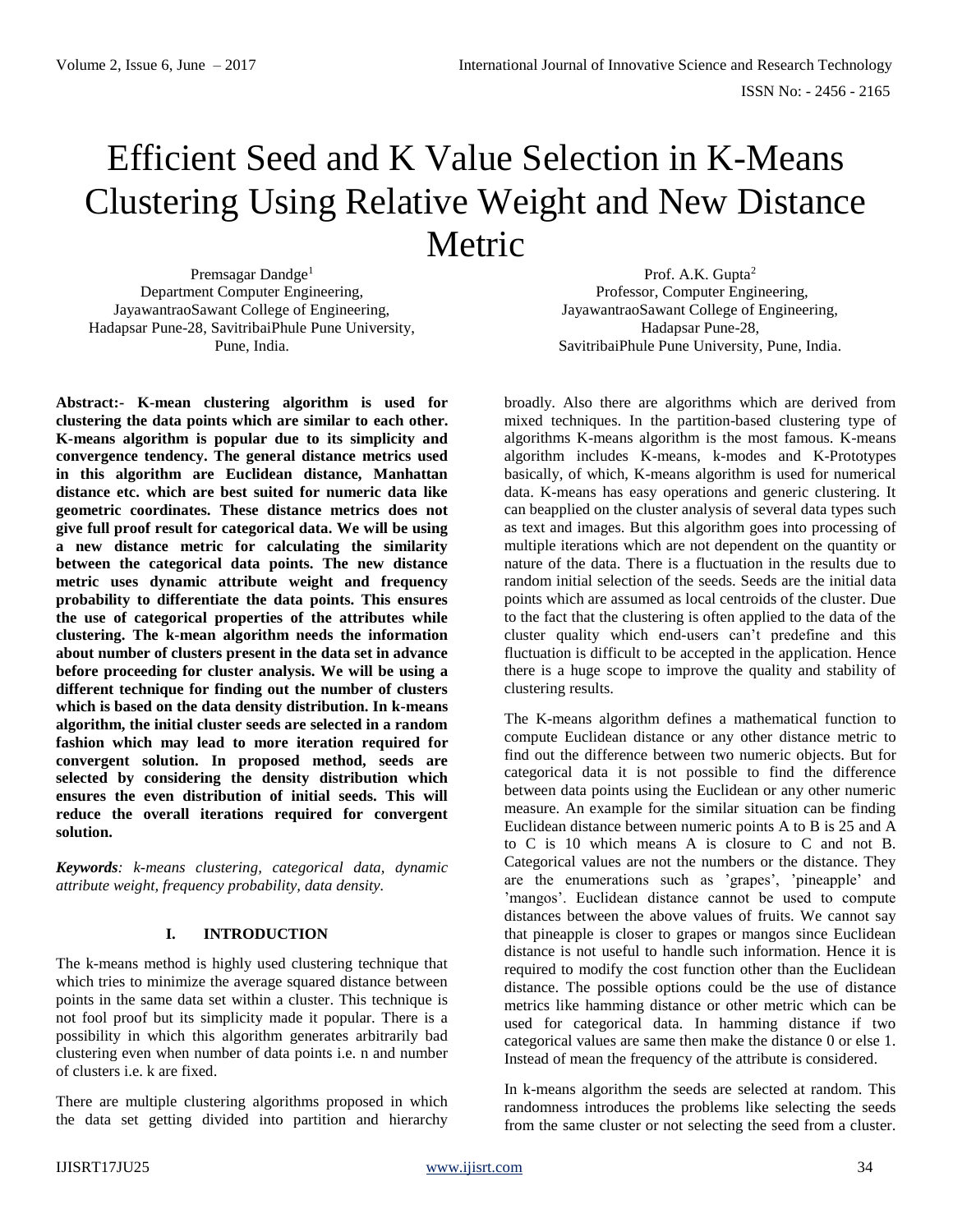The improper selection of the initial seed tends to increase the number of iterations required for calculating the clusters from the given database. If algorithm selects the seeds in proper manner, ideally one seed per cluster then the cluster becomes faster and more accurate. The number of seeds must be equal to number of clusters available in the data set.Considering more or less number of seeds from the actual clusters generates wrong cluster calculations. Hence selecting proper cluster seeds is important

The algorithms which are used to determine the number of clusters are iterative in nature i.e. they use trial and error methodology for calculation. The iteration which gives more optimal output for the cost function (mostly squared sum in case of numerical data) is taken as a standard value for number of clusters. For example if there are 100 data points in a data set and 5 likely clusters then these algorithm keeps calculating the cost with cluster value starting from 1,2,3, and so on. It generally gives optimum cost value for cluster value near to 5. In each iteration 100 points are used for calculations. This method is monotonous and gives degraded results. Hence an efficient method with less time complexity is required to determine the number of clusters.

In case of categorical value, each possible value has some property or context associated. If we use normal cost function for clustering like Euclidean distance then it discards the contextual value of that data point. For example A+,A-,B+,B- ,O+,O- etc. are just signed characters for normal reader but these are blood groups for a medical personal. Out of these blood groups few are universal donor or universal acceptor. If general distance metrics are used then the background information may get discarded. Hence it is important to use a separate distance metric for categorical data.

The k-means method is highly used clustering technique that which tries to minimize the average squared distance between points in the same data set within a cluster. This technique is not fool proof but its simplicity made it popular. There is a possibility in which the algorithm generates arbitrarily bad clustering even when number of data points i.e. n and number of clusters i.e. k are fixed.

## **II. RELATED WORK**

Hong Jia, Yiu-ming Cheung and andJiming Liu 2016, has published a paper for a new distance metric which is suitable for categorical data. The distance metrics like Euclidean distance are not suitable for categorical data. They can be used with numerical data. Use of these metrics for categorical data does not refer the properties of the categorical data. This paper introduces frequency probability and dynamic weight as a new distance metric for categorical data. The frequency probability of the data is calculated on the basis of similarity between objects. In most of the cases more weight is given to few attributes which are more important for evaluation. If the attribute values are different then it contributes for the overall

distance between two objects else the attribute is ignored while calculating the distance. Also the relationship between the data objects is discarded. The matching and mismatching is highlighted in this method. The weight of attribute is directly proportional to the similarity of objects. The objects with dissimilar values has high values and vice verse. [1]

Greg Hamerly and Charles Elkan has published a paper which describes a method for finding the input required for k-means clustering i.e. k value which is number of clusterspresent in the data set. When the value is smaller than the actual number of clusters then the data gets divided into wrong clusters. Same situation happens when the value is bigger than the actual value. It is difficult to find k value programmatically. This paper has given a technique for determining the k-value. It uses Gaussian distribution. For every k value the squared sum is calculated and the optimum one is selected. [2]

David Arthur and Sergei Vassilvitskiihas published a paper to provide details about importance of proper seed selection. The method given in the paper gives importance result for kmeans clustering algorithm. This technique tries to separate out the seeds across the data set. The distance from center is calculated which is already selected. The next center is selected at random. This is an probabilistic seed selection method. It also provides the details around effect of wrong seed selection on clustering. Also the performance of clustering is improved by this method. [3]

Li Xinwu2010, has published a paper for clustering algorithm. It is an optimized version of k-means algorithm. K-means selects the initial centers and proceeds with the calculations. The change in seeds results into altogether new results. The problem of random seed selection can be overcome by proper seed selection. This paper talks about taking the samples of data before the actual seed selection. The sample selection speeds up the procedure as the number of data points decreases. This method also takes care of seeds getting selected from same cluster. The same process is continues to select all the required seeds. [4]

NoureddineBouhmala2016, has published a paper to describe the behavior of Euclidian distance metric. It also contains the details around the impact of Euclidian distance on clustering. Clustering is important for finding out the similar type of objects. The distance between the data points is the measure for the homogeneity of the data which belongs to the same cluster. This metric is used in most of the cases where numeric data comes into the picture. It does not retain the quality of values within same type. [5].

Jianpeng Qi, Yanwei Yu\*, LihongWang,andJinglei Liu 2016 has published a paper around k-means algorithm. The behavior of kk-means algorithm depends on the nature of initial seeds which are selected for clustering. This paper proposes a optimized version of the existing algorithm. There is always a probability of two centers getting selected from the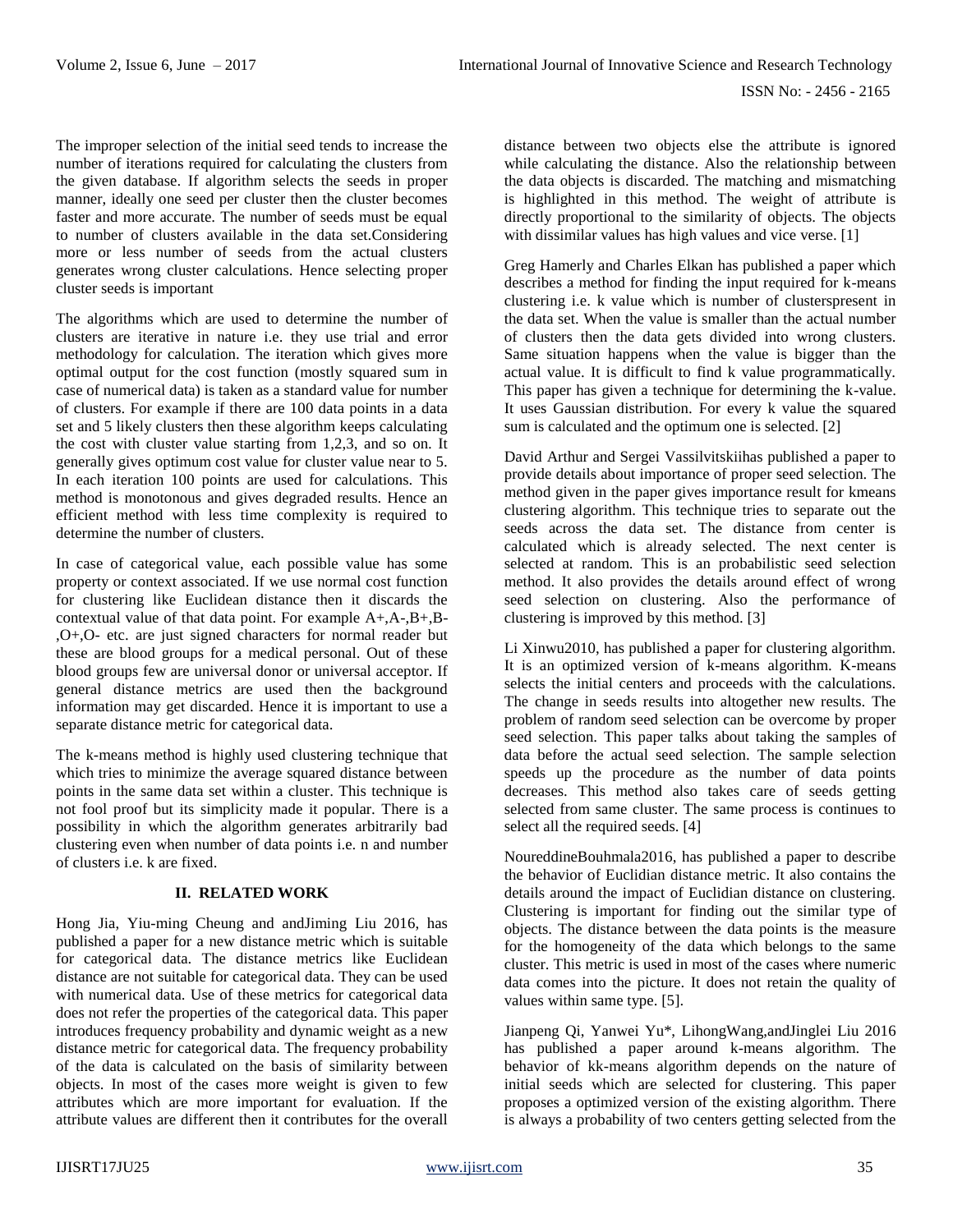same cluster. To reduce this effect extra seeds are selected. The extra seeds are then slowly reduced to actual cluster

#### **III. SYSTEM OVERVIEW**

This paper introduces a technique for finding the number of clusters in a given data set which is different than the other traditional methods available for the same purpose. The proposed method mainly focuses on the clustering of categorical data types. The data from available source is imported to the system and stored in the suitable format. It also provides an option for selection of important attributes and rejecting the rest. The data is sampled and plotted across the boundary limits present in thedata set. The whole plane is divided into small blocks which are filled with the data points from the data set. Density of each block is calculated by considering number of elements which falls in the particular block. The data block frequencies are arranged in descending order. The nonzero values are then analyzed using elbow method to get the point which gives more output with minimum number of clusters. The turning point of curve determines the number of clusters present in the dataset.

The data blocks with higher density are considered as the potential cluster heads. These cluster heads can be detected by traversing the block densities. A data point can be selected as a seed from each data block. This may give slightly different seed than the actual seed but still much more efficient than the random seed selection. The seeds are selected from each block till the point it meets number of clusters calculated earlier. This maintains the number of iterations constant which is better than the random method. While performing the data clustering, time required for clustering, sum of all distances within the cluster and number of iterations are noted down to compare it with random method. The results of comparison between frequency based and random method are explained in performance and result section in detail.

## **IV. ARCHITECTURAL VIEW**

The architecture diagram of the system shown below helps us to know the system.



Figure 1:- System Architecture

numbers by merging the recalculated cluster data. [6]

The components from the system with details are as follow

#### *1. Data*

It is the categorical input which can be in any form. The source of the data is known to the user.

#### *2. Monitor*

It is the interface provided to the user for systems interactions. From this interface user can perform multiple operations. Also the status and output of the result is displayed on the monitor. User has to provide input data source form this interface.

#### *3. Database*

This component is the external entity which is connected to the system over network. It stores the input data as well as the processing data in it. This entity is optional depending on amount of data taken into consideration for clustering the categorical data.

#### *4. Process Director*

This component acts as a coordinator between all the system components. It keeps the track of overall process. It also provides the status details to monitor so that user can watch it on display.

## *5. Data Collector*

It takes the details for data input form the monitor and connects to the source. It imports the data and stores it into the database. It takes the input in multiple format and stores processing friendly format.

#### *6. Data Analyzer*

It uses the input data and calculates the probability density. It also calculates dynamic attribute weight. Using both the fields distance between data objects is calculated.

#### *7. Data Plotter*

It divides the data plane into unit blocks. It takes the input from data analyzer on that basis distributes the data to the blocks. It also calculates the data density of each block. The relative weight for each block is also calculated.

#### *8. Result Processor*

It traverses the output of data plotter around the data density and determines required parameters. The required parameters are number of clusters in the given dataset and seed selection.

The proposed system can be compared with existing system in following areas

a) Seed selection: Normal K-means algorithm selects initial seeds at random and then performs further calculations. The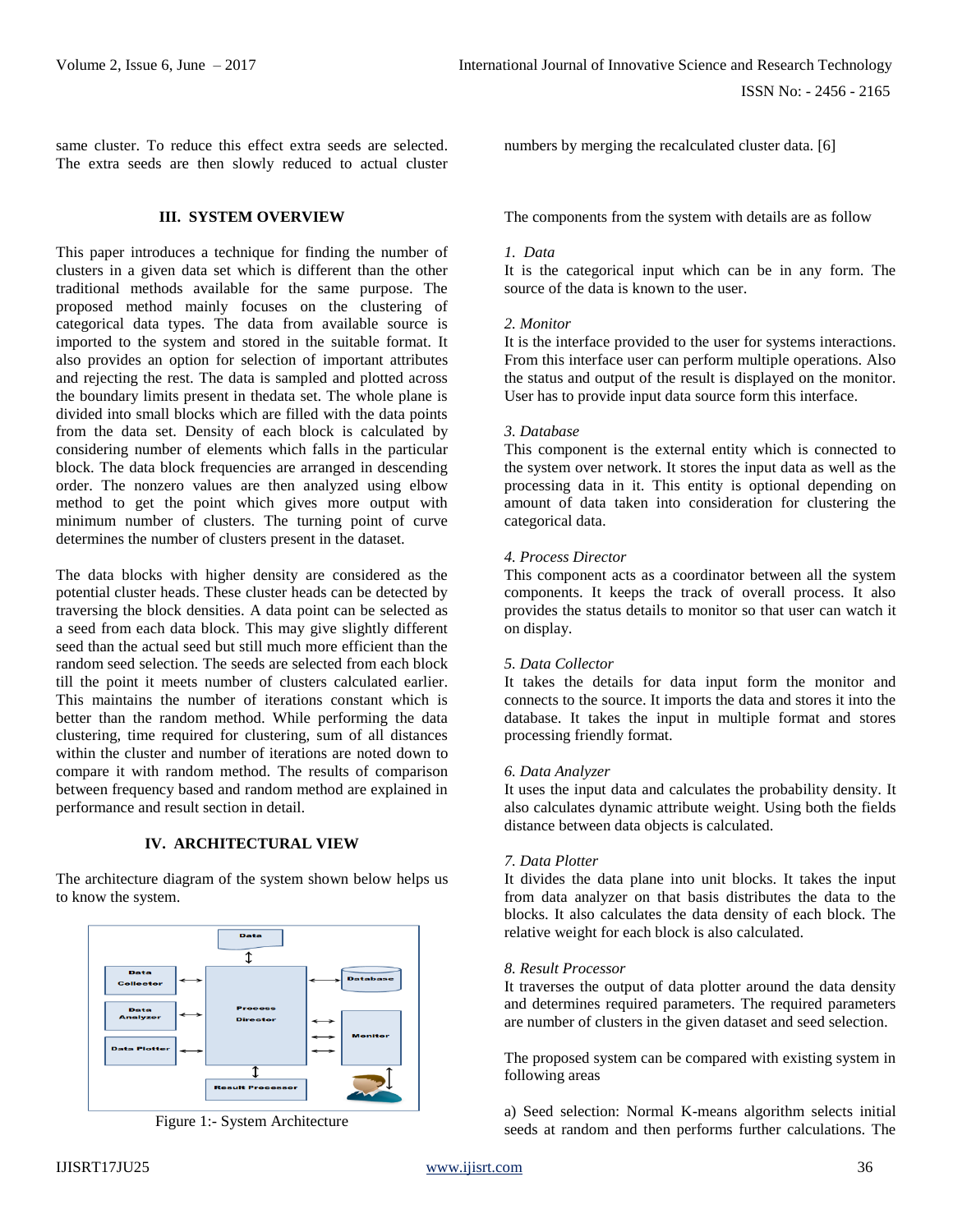seeds selected may belong same cluster hence takes more time for convergence. Also there is a possibility that an outlier gets selected as a seed which againgives unwanted results. The proposed system will select the seeds more precisely and overcomes the problems introduced due to random seed selection

b)Categorical Data: In existing system, categorical data is first converted into numerical data and then clustering is performed over it. This does not consider the meaning associated with categorical data. The proposed system will preserve the implicit meaning of categorical data

c) K-value calculations: In existing system the k value is determined by calculating squared sum of the elements again and again for all possible cluster values. This approach is less efficient. The proposed solution will determine the k values using block density of the data set in a more efficient way.

d)Iterations required: In existing system, due to random seed selection approach more number of iterations are required for convergent solution. The proposed solution will precisely select the initial seed considering data density and relative weight which will reduce the number of iterations required for convergence

e)Distance Metric: Existing system uses Euclidean distance for measuring the distance between elements. Euclidean distance is good for numerical data but gives bad results for categorical data. The proposed system will use another distance metric which is based on probability frequency and dynamic attribute weight. It gives better results for categorical data.

### **V. RESULT AND PERFORMANCE**

Medium load calculations are performed using the proposed approach to compare it with traditional approach. There are mainly two approaches while comparing the results. One approach is to find out how good the k value selection is calculates. Traditional method to calculate the k value is to calculate sum of all distances between elements and its respective clusters centroids and then finding the point which is most efficient while balancing out the cluster number and sum. This approach involves many more calculation. Whereas in new approach, number of clusters are calculated using the block density term used in the earlier sections. This method reduces the number of calculations required. A data series block and its density are analyzed and a point with maximum frequency and minimum clusters is calculated. The same number can be used as cluster number for k means clustering.

The second approach for comparison is seed selection. In traditional method the seed are selected in random fashion. The random selection may lead to selecting outlier as a centroid, multiple seed selection from the same cluster etc. For categorical data it is not possible to

differentiate to points having same value. In that case a new centroid value needs to be selected. The new frequency based approach is efficient when it comes to seed selection which is different from each other and evenly distributed.

A) Sum of distance from centroid

Following table provides more details around how the proposed and old method behaves in real time. The dataset used for the analysis is Credit Card application data.The distance calculated here is using frequency based distance metric

| #Clusters | Distance Sum(OLD) | Distance Sum (NEW) |
|-----------|-------------------|--------------------|
|           | 589.524           | 589.524            |
| 2         | 326.73248         | 323.1865           |
| 3         | 157.47209         | 70.84742           |
| 4         | 87.48878          | 51.239746          |
| 5         | 13.071791         | 4.901921           |
| 6         | 13.071791         | 3.02679477         |

Table 1: Distance Sum Comparison

The graph for comparison between distance sums calculated using random seed selection with frequency based seed selection.

It is clear from the below graph that the distance calculated using new seed selection is more efficient since it has a straight line till the point which has balanced cluster and sum values. The sum calculated using random seed selection is more than the new method and it takes time to optimize the cluster and sum values.



Graph 1: Distance Sum Comparison

B) Time taken for clustering

Time taken by clustering depends on the implementation and hardware on which the program is running. While comparing the random seed selection method with frequency based seed selection, both the implementations were run on same system to keep the results consistent. The hardware used was 2.53GHz CPU and 4GB RAM. In random

.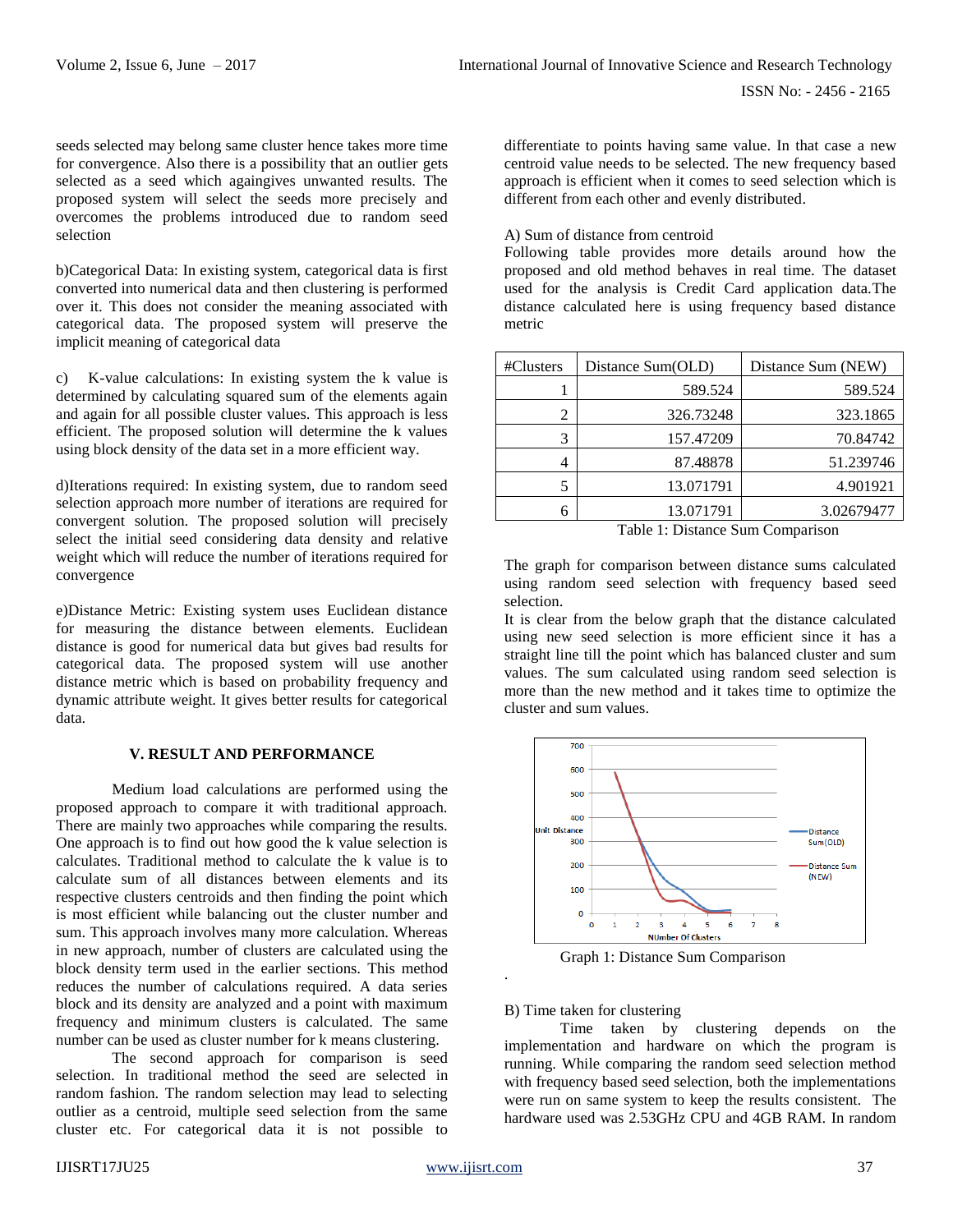seed selection if a wrong seed is picked up then an extra iteration is required to take the solution towards convergence.

Following table gives more details about the comparison between times taken. Time taken for clustering is more in traditional method of clustering in which the seed are selected randomly. Frequency based seed selection takes less time for clustering since it does not involve the multiple iterations required for convergence.

| #Clusters | Time taken (OLD) | Time taken (NEW) |
|-----------|------------------|------------------|
|           | 463              | 372              |
|           | 477              | 242              |
|           | 1638             | 185              |
|           | 21644            | 177              |
|           | 813635           | 185              |

Table 2: Time taken comparison

Following is the graph for above data presented in above table



Graph 2: Time taken comparison

In above graph it is clear that frequency based seed selection takes less time than time taken by random seed selection.

## B) Iterations required for convergence

Following table provides more details around how the proposed and old method behaves when it comes to number of iterations required for convergence.

| #Clusters | #iterations(OLD) | #iterations (NEW) |
|-----------|------------------|-------------------|
|           | 1.2              |                   |
|           | 1.6              |                   |
|           | 7.4              |                   |
|           | 105.5            |                   |
|           | 3834             |                   |

Table 3: Iterations required comparison

The number of iterations required in case of random seed selection increases considerably with the number of clusters present in the dataset. Random selection gives comparatively better result when the data is evenly distributes but not in the case when these is a frequency biased distribution.

Below is the graph for comparison between iterations required while using random seed selection with frequency based seed selection.



Graph 3: Iterations required comparison

From the graph it is clear that new method of seed selection takes a contact number of iterations for convergence i.e. 1iteration.

From above comparisons between random method of seed selection and new frequency based seed selection, it can be concluded that that frequency based seed selection is an efficient method for cluster the categorical data.

## **VI. CONCLUSION**

This paper has proposed a method to calculate k value required in k means clustering algorithm using block frequency method over traditional trial and error method. This reduces the overhead of running k means algorithm multiple times just to find the optimum number of clusters present in the dataset. This paper has also provided a method to select the seeds efficiently using frequency of elements over traditional method of random seed selection. The new seed selection selects the points smartly to avoid clash with points already selected as centroids. Also the new seed selection method is implemented and the results are explained in statistically as well as graphically. The analysis of the comparative results confirms that frequency based seed selection is better than random seed selection.

## **References**

[1] Yiu-ming Cheung, Hong Jia and Jiming Liu 2016, A New Distance Metric for Unsupervised Learning of Categorical Data in IEEE Transactions On Neural Networks And Learning Systems, Vol. 27, NO. 5 on MAY 2016.